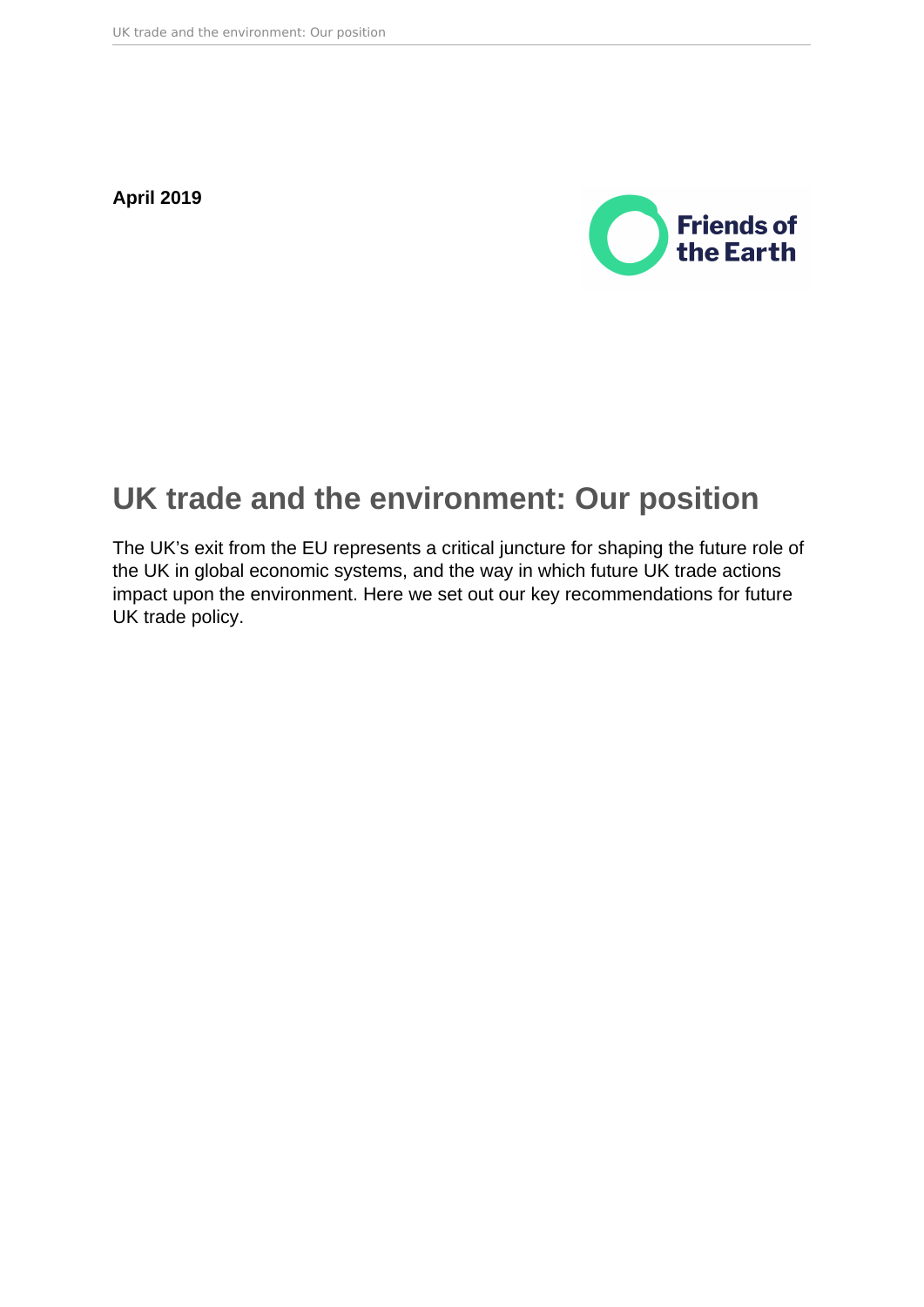#### 1. Summary

- 2. Trade and the environment
- 3. [Recommendations](#page-2-0)
- 4. [Mandating, negotiating, adopting and implementing future free trade agreements](#page-2-0)
- 5. [Content of future free trade agreements](#page-4-0)

# Summary

Trade can affect the environment both positively and negatively. It has real potential to support improvements in environmental protections and sustainable livelihoods when backed by robust governance provisions and enforcement mechanisms. However, trade can also lead to environmental harm, with greater trade flows intensifying unsustainable patterns of production and consumption. Competition from export lower standards can create pressure to reduce standards in other countries.

The UK's exit from the EU represents a critical juncture for shaping the UK's role in global economic systems and the way in which its trade impacts the environment. The UK government has committed to being "at the forefront of global efforts to protect and improve the natural world, driving the international community to adopt higher standards".

The UK must meet this commitment and take the lead in embedding environmental sustainability "at the very heart of global production and trade". The UK's future trade policy must actively support high environmental standards at home and abroad, and dramatically reduce the UK's global environmental footprint.

# Trade and the environment

# The environment should come first

Trade policy should be dictated by the kind of nation we want to be and meet UK strategies to protect and restore the environment. The environment should not be used or traded away to secure trade. Nor should environmental policy be dictated by economic ambitions.

Friends of the Earth is calling for a clear overarching mandate for future trade policy (including the future EU-UK relationship) in whatever way possible and for a clear link between the UK's trade strategy and its aspirations for climate and nature.

# Our environment needs protecting and improving

Trade drive environmental impacts. Threfore, a key aim of policy should be to trade in ways which don't directly or indirectly undermine or threaten high standards and regulation in the UK or abroad.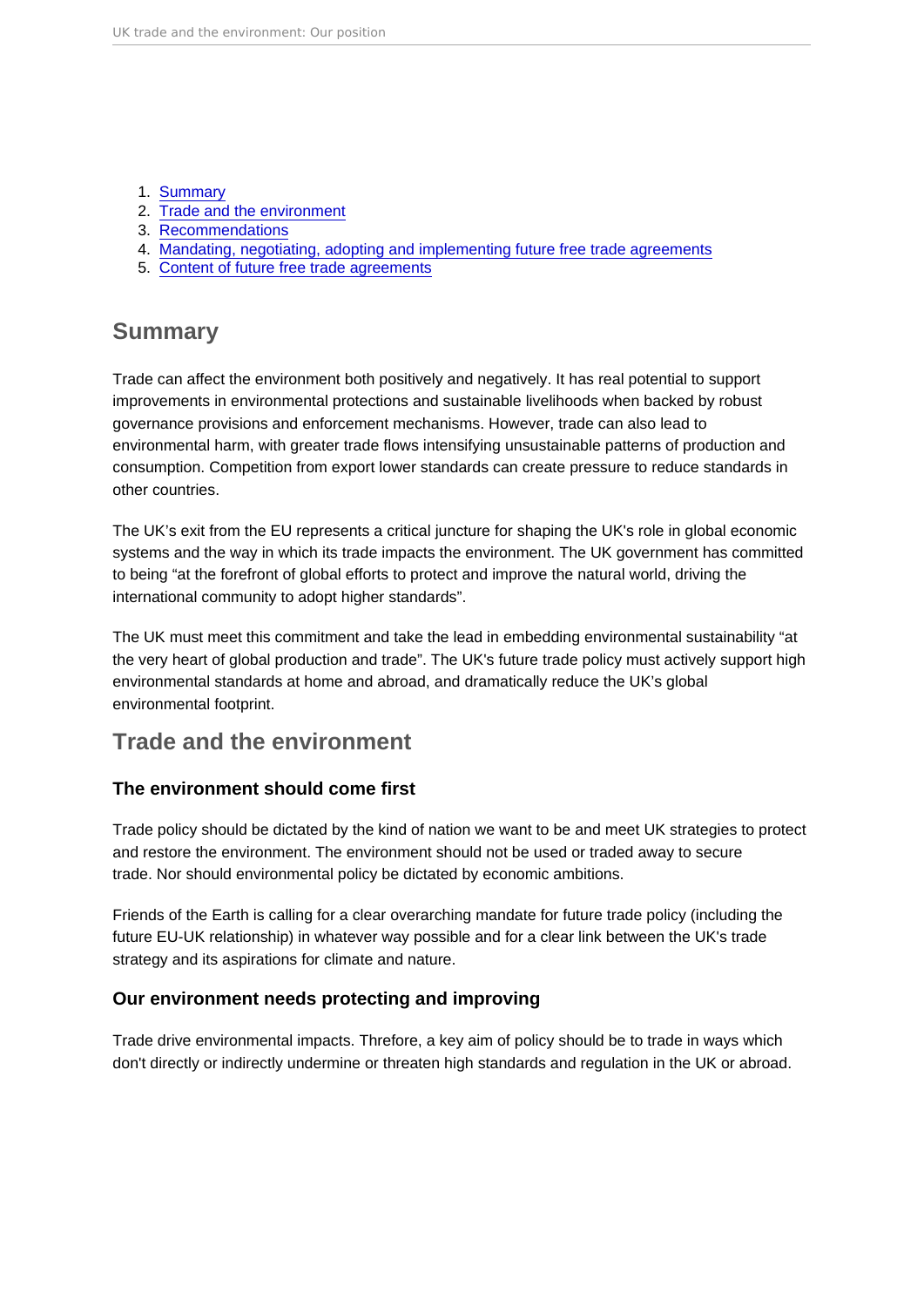<span id="page-2-0"></span>As far as possible trade deals should seek to maximise opportunities to decrease input usage, support environmental sustainability and promote trading in ways that decrease parties' contributions to global climate emissions.

We're calling for non-regression to be a key feature of the future UK-EU relationship and future free trade agreements (FTAs), challenging any calls for deals featuring Investor-State Dispute Settlement (ISDS) mechanisms or allowing the import of goods that do not meet current standards, and looking for ways to increase the join-up between environmental and economic ambition.

# **The impacts of trade on the environment are complex and ongoing**

Trade deals impact the environment from the initiation of talks, through the ratification process, to implementation and beyond the life of the deals themselves – and the environmental impacts of trade are often subjugated to the economic impacts. So trade's environmental impacts and its interaction with wider environmental regulation must be monitored and evaluated on an ongoing basis, with strongly enforced protections.

We call for broad impact assessments to take place during the negotiation of trade deals, with ongoing opportunities to mitigate possible impacts and clear routes for both governments and civil society to enforce the environmental provisions of FTAs (and the future UK-EU relationship), including a strong UK watchdog.

# **Transparency and scrutiny are vital**

Trade affects us all and the environment we live in. So it's important that civil society has a clear understanding of the opportunities it has to influence trade policy. And it has clear routes to engage in the development of future trade policy and deals to ensure they support a healthy environment.

We support improvements to transparency and consultation throughout the coming process of negotiating and implementing new and rollover free trs, and the future relationship with the EU.

# **Recommendations**

# **Mandating, negotiating, adopting and implementing future free trade agreements**

# **Overarching trade policy**

The UK needs a clear trade policy that sets out an overall framework for the negotiation of free trade agreements and provides an overarching mandate for them. This policy must be enshrined in new primary legislation rather than non-binding policy guidance. The policy should outline how environmental considerations, including our recommendations below, will be addressed in the negotiations process. Environmental sustainability must be integral to the UK's future trade policy,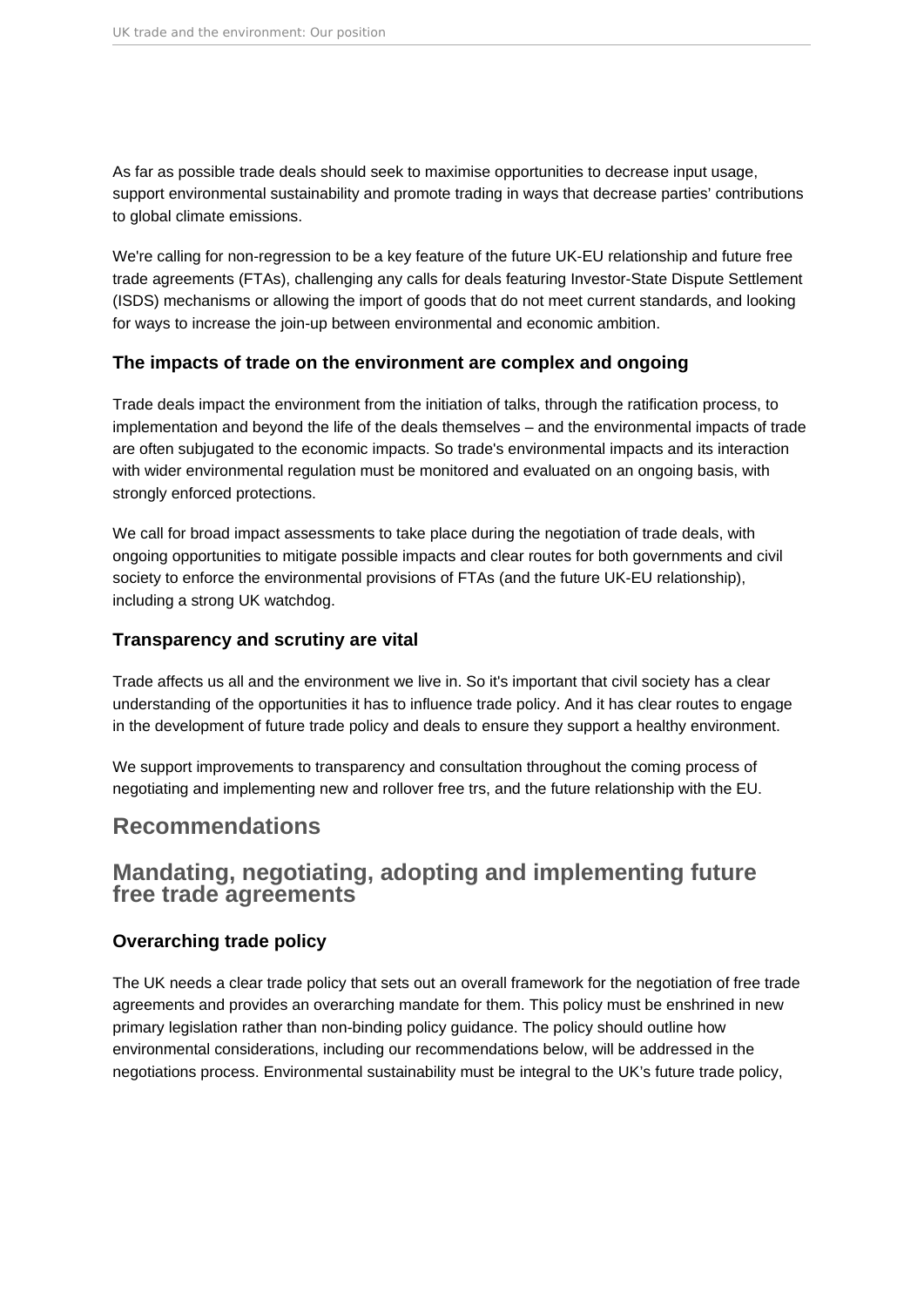and it must be as good as or better than current best practice.

#### **This means either the existing Trade Bill or an additional trade bill must:**

- **Legislate for trade policy proposals.** These proposals must be urgently developed in close consultation with the devolved administrations and legislatures; and published and subject to public consultation.
- **Address trade that takes place outside of free trade agreements.** This must include commitments that existing standards will not be weakened in order to permit any imports – including those which are not governed by a free trade agreement – and that all imports are required to meet the UK's existing standards.
- **Include a commitment that the UK will not accede to any existing FTA where its terms have already been agreed,** meaning the UK would be unable to influence them.

### **Scrutiny and oversight**

Free trade agreements must be negotiated with adequate parliamentary scrutiny and proper democratic oversight.

### **This means the new primary legislation establishing the UK's trade policy must incorporate the following requirements for the development of all future free trade agreements:**

- **Adoption of a transparent negotiating process,** including the publication of a negotiating mandate at the outset, as well as the consolidated agreement text during the negotiating process, unless there are overriding reasons for a confidential approach.
- **Establishment of a clear role for Parliament,** and the devolved legislatures where relevant, in setting and voting on the terms of the negotiating mandate, in addition to comprehensive public consultation.
- **A requirement that the remit laid out by the negotiating mandate is followed** and where there's a reason to diverge from it, Parliament is guaranteed a vote on any changes.
- **A guarantee that the International Trade Committee, and relevant committees in the devolved legislatures, will have the opportunity to scrutinise**, comment and feed back on negotiations as they progress.
- **Meaningful consultation with devolved governments and parliaments** to ensure that free trade agreements are jointly designed and owned by the UK's four nations, including seeking legislative consent where relevant.
- **Ensuring Parliament has a final vote** to agree or reject the final negotiated agreement.

#### **Impact assessments**

Future free trade agreements should be subject to independent, robust and transparent impact assessments that are as good or better than existing best practice. Impact assessments should take place during the negotiating process, prior to the final agreement and throughout its life.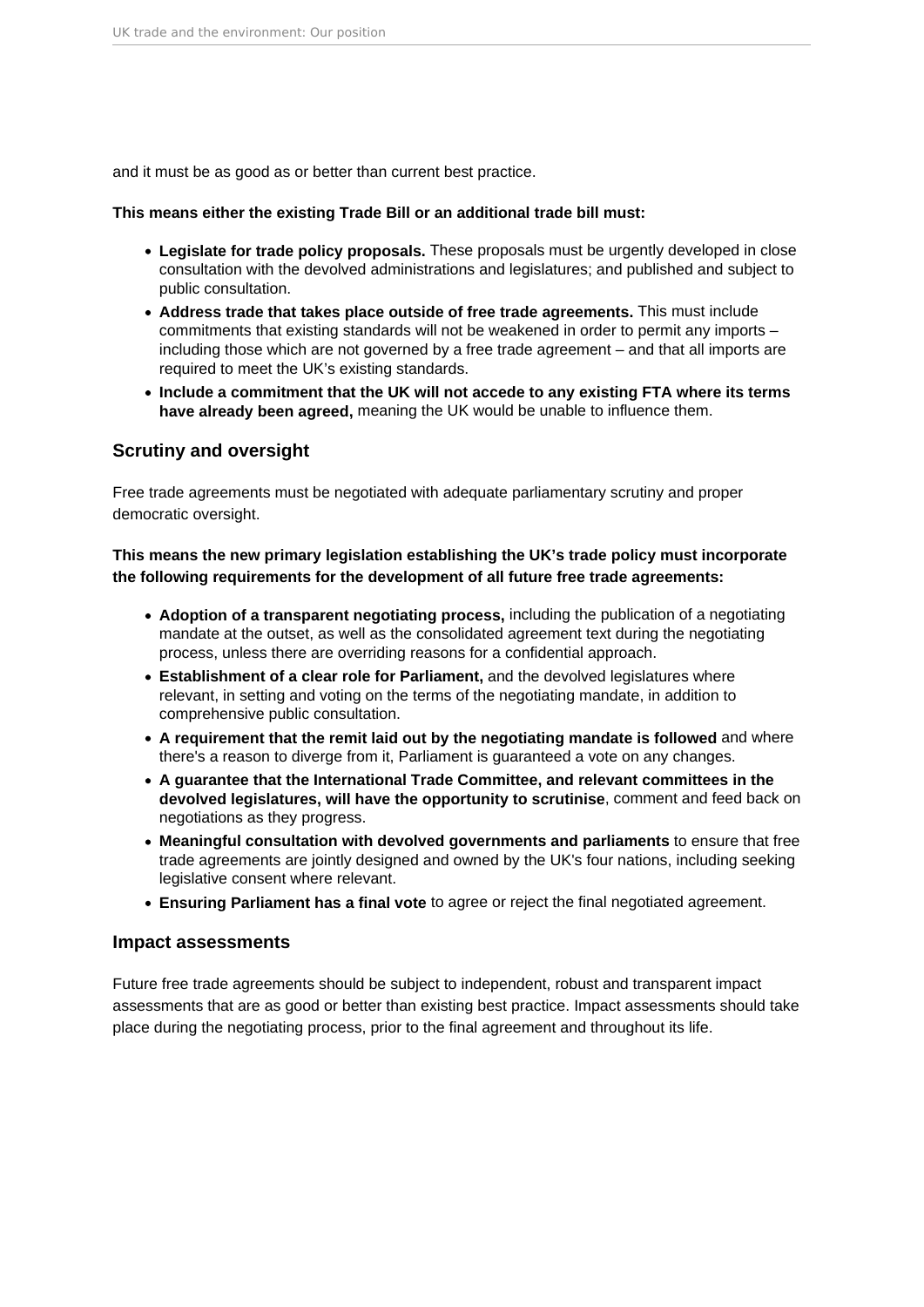#### <span id="page-4-0"></span>**This means:**

- **All future free trade agreements must be subject to environmental, social and economic impact assessments**, with input from government departments and wider stakeholders. Preliminary assessments must be laid before Parliament (and devolved administrations) before negotiations start and must form part of Parliament's scrutiny of proposed FTAs. Adequate mitigation measures consistent with the mitigation hierarchy must be developed and where applicable, implemented before negotiations can progress. The first step of the mitigation hierarchy is avoidance – this might require policy changes or changes to the proposed FTA terms.
- **Environmental impact assessments must include consideration of the environmental impacts within the UK and globally**, enabling the international sustainability footprint of the UK's trade to be assessed and addressed.
- **All future free trade agreements must include a requirement that their impacts are monitored and reported to Parliament** on a regular basis, and no later than 10 years after the agreement comes into force. FTAs or chapters and provisions within them must be subject to suspension or termination if impact assessments show negative effects and adequate mitigation measures are not implemented.

# **Content of future free trade agreements**

# **Maintaining standards and protections**

The government's trade policy should promote high environmental standards. It should ensure that existing standards are not lowered, support strengthened environmental governance, and reinforce existing multilateral environmental agreements (MEAs) and the UN Sustainable Development Goals.

### **This means all future free trade agreements must:**

- **Not be contingent on the UK lowering its existing standards.**
- **Include an obligation on all parties** to effectively implement and enforce their existing and future domestic environmental laws.
- **Include a core list of environmental principles** that guide all future free trade agreements and the activities conducted under them. Ideally, these agreements would require that this list is enshrined within each of the parties' domestic legislation.
- **Require all parties to ratify and effectively implement a list of existing international environmental agreements** (including MEAs) before the free trade agreement can enter into force.
- **Where appropriate, incorporate high environmental standards** covering areas such as pollution, deforestation, chemicals, land use, energy efficiency and plastics, among others. Where free trade agreements include prescriptive environmental provisions, these must reflect the wording and aims of existing international agreements as closely as possible.
- **Include enforceable commitments to non-regression** that prohibit any weakening of environmental laws and standards. Such commitments must not be linked to motivations or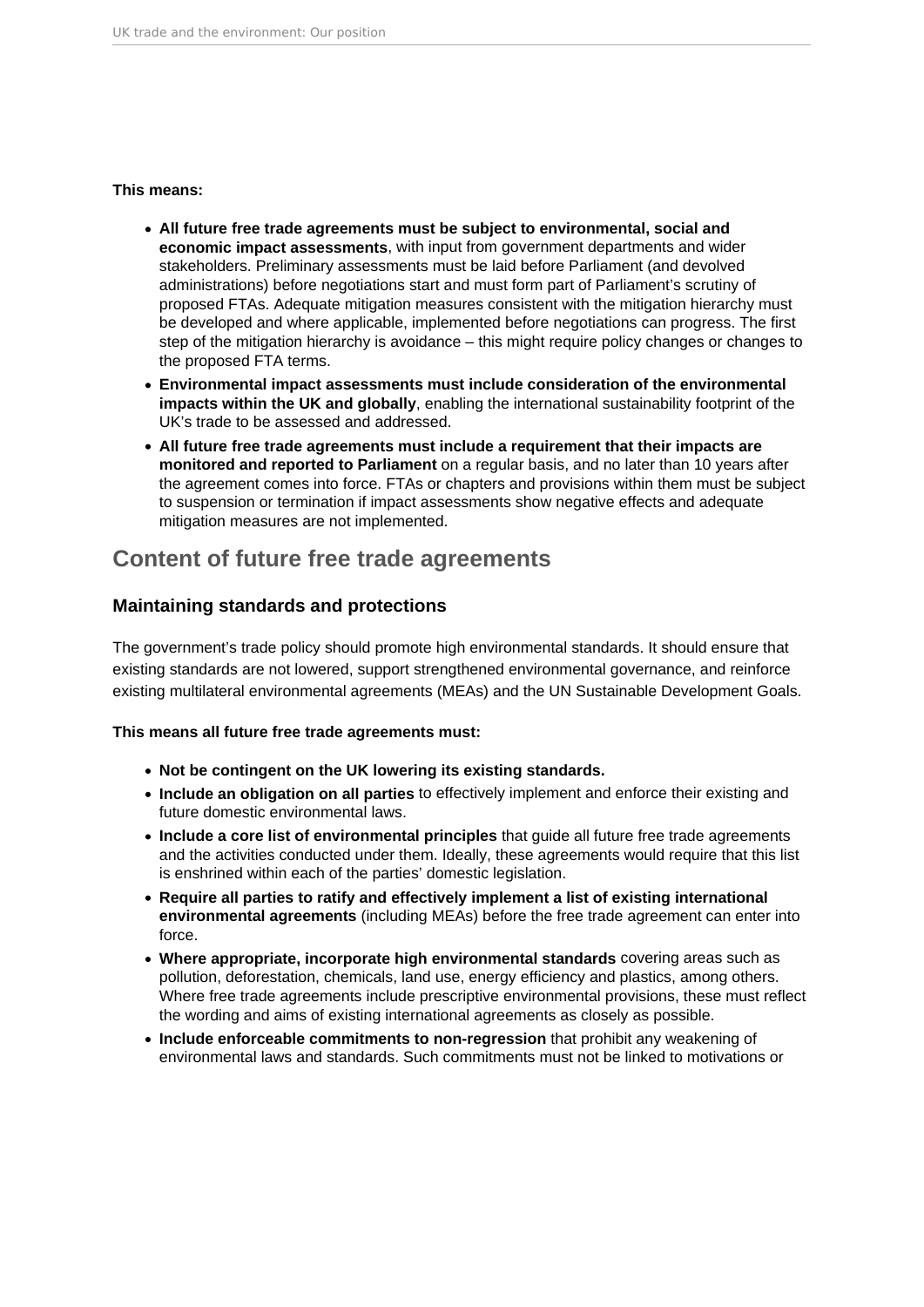consequences related to investment arrangements between the parties or to the distortion of trade.

- Promote co-operation in improving market access for environmental goods and services and sharing knowledge on protections, including building on the WTO [Environmental](https://www.wto.org/english/tratop_e/envir_e/ega_e.htm)  [Goods Agreement.](https://www.wto.org/english/tratop_e/envir_e/ega_e.htm)
- Include a hierarchy clause stipulating that nothing in the free trade agreement may prejudice the effective implementation of international or domestic environmental, labour and human rights agreements.

Future free trade agreements must include provisions that require imports to meet the UK's relevant high animal welfare and environmental standards, including in relation to food and animal feed. This will ensure a level playing field between imports and domestic production. Imports must not undercut or put pressure on domestic standards or the ability of UK producers to meet UK standards – a situation which could result in risks to the environment in the UK and overseas.

New free trade agreements must include modernised "Exceptions Chapters" that set out the circumstances in which measures that may have the effect of restricting international trade (potentially conflicting with the agreement's objectives) are permitted. These chapters must reflect the range, complexity and severity of threats faced by our planet and its inhabitants, and new scientific evidence where appropriate. In particular, parties must be guaranteed the freedom to develop regulations that go beyond the high standards required by the free trade agreement in relation to recognised public interests such as environmental protection, consumer protection, human rights, animal rights, labour protection and climate change.

#### Implementation, monitoring, enforcement and dispute settlement

All future free trade agreements must include robust procedures for monitoring the implementation and enforcement of the parties' domestic environmental law and for monitoring their implementation and enforcement against non-compliance. These procedures must go beyond state-to-state dispute resolution and include effective processes for domestic and bilateral monitoring and enforcement including complaints mechanisms.

To achieve this, the UK's future trade policy (enshrined in primary legislation) must require that all future free trade agreements include:

- Effective transparency requirements and monitoring mechanisms in relation to the implementation of the parties' domestic environmental laws and the terms of the agreement.
- Provisions requiring that domestic environmental law is enforceable through domestic administrative, quasi-judicial and judicial proceedings . These proceedings must be fair, open and equitable and provide access to environmental justice, consistent with rights protected through international law including in the Aarhus Convention and Escazú Agreement.
- Binding commitments to the creation of a domestic statutory requirement for civil society participation in monitoring implementation of the free trade agreement's